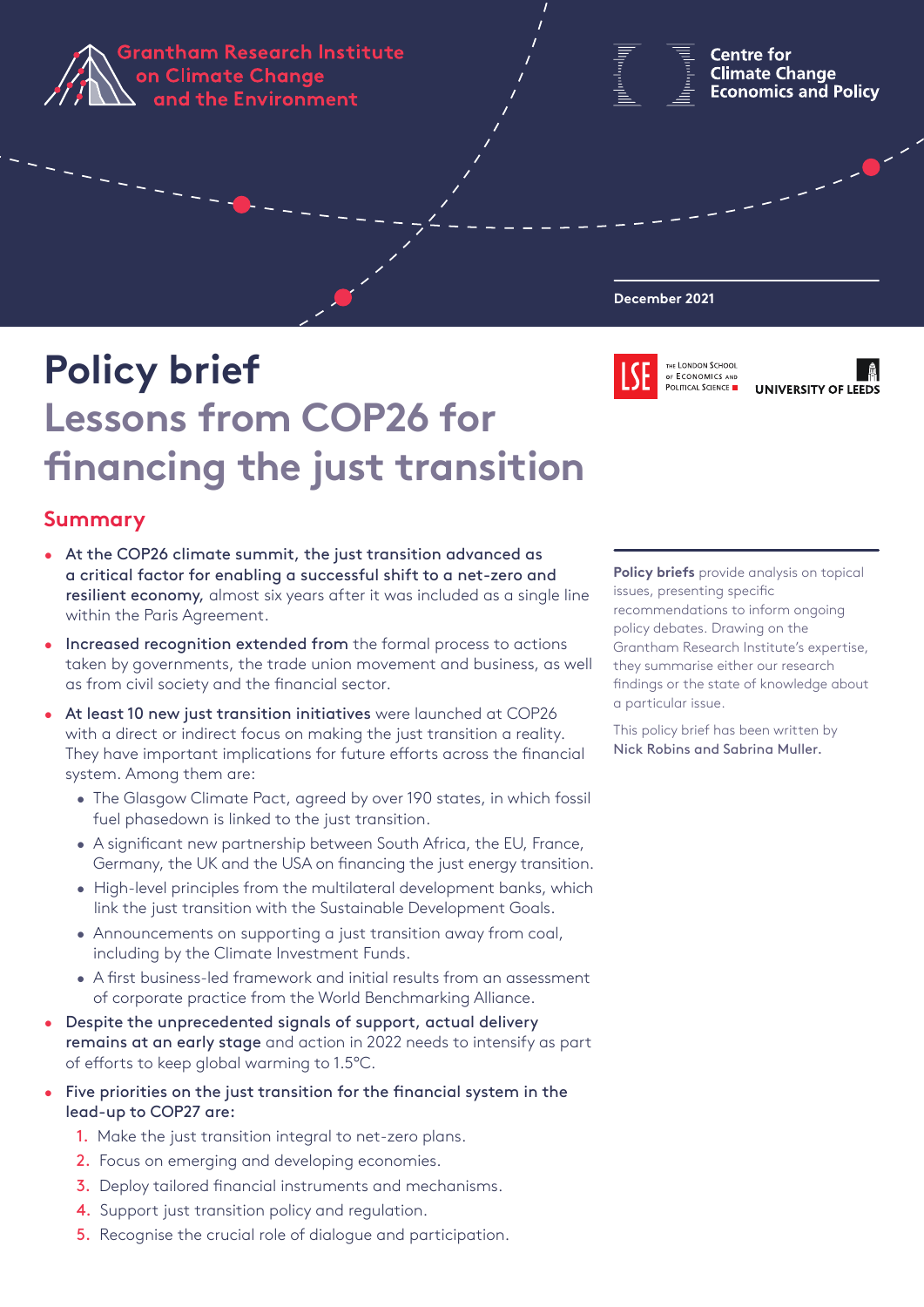As part of the Paris Agreement, governments committed to take into account: "the imperatives of a just transition of the workforce and the creation of decent work and quality jobs in accordance with nationally defined development priorities". With its partners, the Grantham Research Institute has developed a growing programme of research, policy dialogue and has convened stakeholders on how to bring the just transition to life, with a focus on the role of public and private finance.<sup>1</sup>

In this policy brief, we review the attention given to this crucial aspect of climate change action at the COP26 climate summit in Glasgow in November 2021, and the priorities that lie ahead for 2022.

## **Growing momentum on the just transition ahead of COP26**

In the run-up to the COP26 summit, the importance of a just transition to a netzero economy emerged in a number of ways. On the policy front, the International Energy Agency launched the results of its Global Commission on People-Centred Clean Energy Transitions (IEA, 2021a). In the investment community, the Climate Action 100+ initiative included the just transition in its 2022 Net-Zero Company Benchmark (CA100+, 2021). Growing examples of finance sector action were also highlighted at the Just Zero conference in the week before COP, by leaders from the financial world, policymakers, trade unions and universities.<sup>2</sup>

## **New policy and public finance pledges at COP26**

At COP26, the just transition was re-emphasised as a priority by governments and policy institutions – such as development banks. We describe the initiatives we consider most significant below.

## **1. Glasgow Climate Pact**

Agreed by consensus by over 190 states, the [Glasgow Climate Pact](https://unfccc.int/documents/310475) deepened the commitment of governments to the just transition. The Pact includes the first reference to fossil fuels in a UNFCCC agreement, with governments pledging to accelerate the "phasedown of unabated coal power and phase-out of inefficient fossil fuel subsidies". This was explicitly linked to "providing targeted support to the poorest and most vulnerable in line with national circumstances and recognizing the need for support towards a just transition" (para 36). A strong connection with financial alignment was also made, with the Pact stating "the need to ensure just transitions [...], including through making financial flows consistent with a pathway towards low greenhouse gas emission and climate-resilient development" (para 85).

## **2. Governments' Just Transition Declaration**

Sixteen industrialised country governments along with the EU issued a declaration on [Supporting the Conditions for a Just Transition Internationally](https://ukcop26.org/supporting-the-conditions-for-a-just-transition-internationally/). The Declaration follows on from the 2018 Silesia Declaration made at COP24 in Poland, and the commitment of close to 50 countries to develop just transition plans connecting climate action with social benefits made at the UN Climate Action Summit in 2019 (see ILO, 2019). The new Declaration sets out five principles, including supporting workers, social dialogue, economic strategies, decent work, supply chains and reporting. The reporting principle means that the signatories will include the just transition in the biennial disclosure on policies and measures to achieve their Nationally Determined Contributions (NDCs). The Declaration also has a strong development cooperation emphasis, and signatories represent over 70% of public climate finance provision (based on Bos and Thwaites, 2021).

"At COP26, the just transition was re-emphasised as a priority by governments and policy institutions."

1. See [www.lse.ac.uk/](http://www.lse.ac.uk/granthaminstitute/research-areas/sustainable-finance/ ) [granthaminstitute/](http://www.lse.ac.uk/granthaminstitute/research-areas/sustainable-finance/ ) [research-areas/](http://www.lse.ac.uk/granthaminstitute/research-areas/sustainable-finance/ ) [sustainable-finance/](http://www.lse.ac.uk/granthaminstitute/research-areas/sustainable-finance/ ) .

2. The Just Zero conference was organised by the Grantham Research Institute with the Initiative for Responsible Investment, Center for Public Leadership, at the Harvard Kennedy School, the Principles for Responsible Investment, and the International Trade Union Confederation. Other collaborators included CDC, the Institute for Human Rights and Business, the Powering Past Coal Coalition and the Place-based Climate Action Network. Recordings of the sessions can be accessed at [www.lse.ac.uk/](http://www.lse.ac.uk/granthaminstitute/events/just-zero/.) [granthaminstitute/events/](http://www.lse.ac.uk/granthaminstitute/events/just-zero/.) [just-zero/.](http://www.lse.ac.uk/granthaminstitute/events/just-zero/.)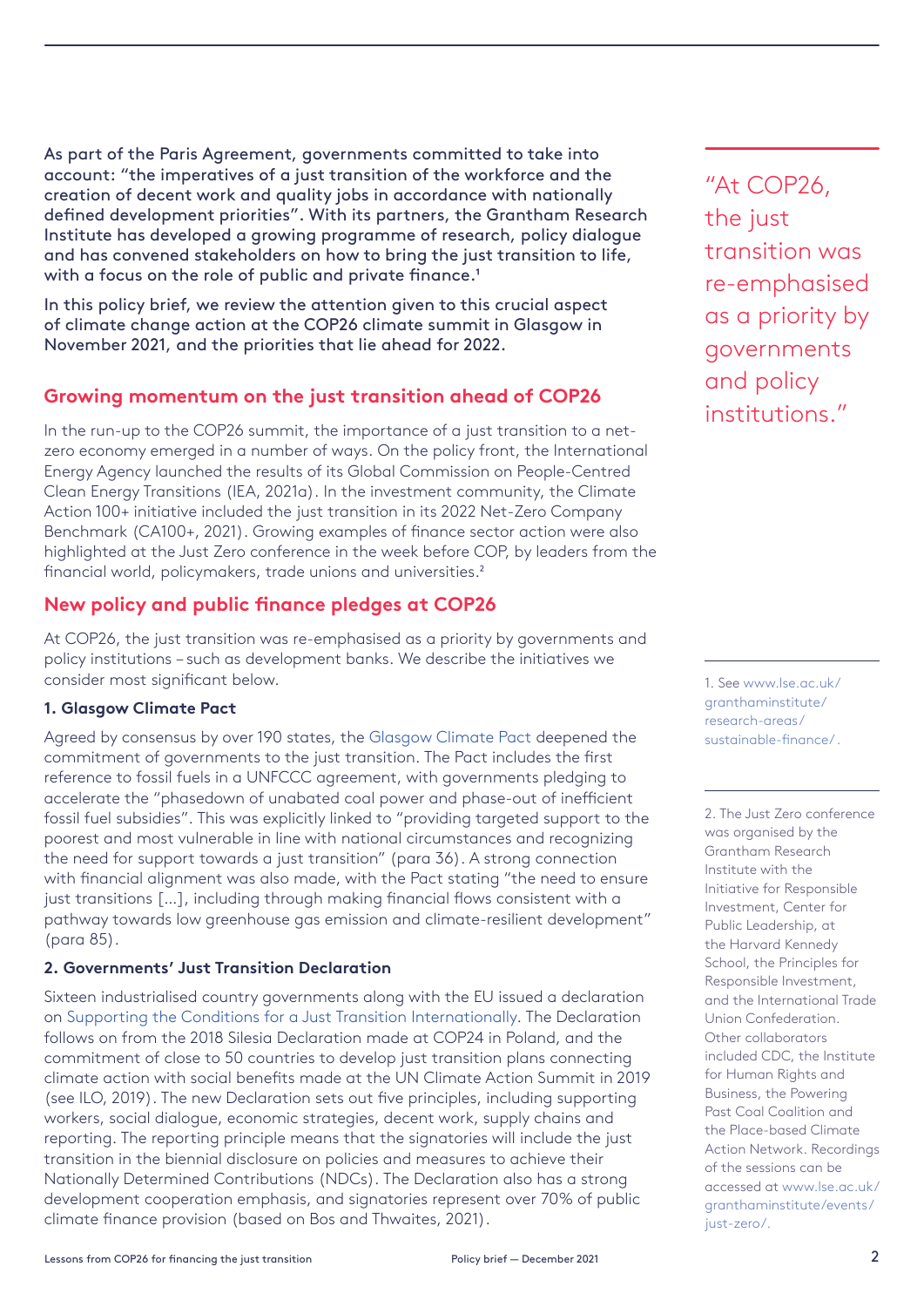#### **3. International Just Energy Transition Partnership**

One of the most substantive outcomes of Glasgow is the new Partnership between South Africa, the EU, France, Germany, the UK and the USA. The Partnership will provide \$8.5 billion to support "a just transition to a low carbon, climate resilient society that promotes employment and livelihoods" through a mix of grants, concessional instruments and risk sharing mechanisms to crowd-in private investments (European Commission, 2021). The funds will be used to support workers and communities – particularly coal miners, women and young people – and to contribute to creating quality green jobs, especially in technological innovation. Operational details will be finalised in 2022.

South Africa was the first country to include the just transition in its NDC and it is at the centre of the country's efforts to achieve net-zero and build resilience. South Africa is the most coal-dependent country in the G20, with around 70% of the energy mix being coal-based (IEA, 2021b). Employment in coal mining stands at around 90,000 (Minerals Council South Africa, 2021), with many more dependent on the sector. At the same time, unemployment is over 30%, one of the highest rates in the world. The Partnership is designed to support South Africa's domestically determined strategy, which is being advised by the Presidential Climate Commission. With regards to the finance sector, the basis for developing a Just Transition Finance Roadmap in the country has been outlined in a recent TIPS report (Lowitt, 2021).

The relevance of the Partnership extends beyond South Africa and could provide inspiration for other countries to adopt economy-wide strategies to phase-down fossil fuels. Looking at India, for example, using coal generation and GDP per capita as proxies, extrapolating from the South Africa partnership suggests that over \$80 billion in international climate finance would be equivalent.<sup>3</sup> Clearly, this is only part of the much wider uplift in climate finance that is required. In South Africa alone, estimates show a \$33 billion annual investment gap in climate finance to reach the Paris goals (Cassim et al., 2021). A recent report finds that annual investments for clean energy in emerging and developing markets need to increase by a factor of seven, from \$150 billion in 2020 to over \$1 trillion by 2030 to achieve net-zero emissions in 2050 (IEA et al., 2021).

#### **4. Multilateral development banks' 'high-level principles'**

International public finance institutions have often been leading the practical application of the just transition in the finance sector – these include the Asian Development Bank, CDC, the European Investment Bank, the European Bank for Reconstruction and Development, the World Bank and the Climate Investment Funds. At COP26, eight multilateral development banks (MDBs) released a joint [statement of high-level principles.](https://www.adb.org/sites/default/files/page/41117/climate-change-finance-joint-mdb-statement-2019-09-23.pdf) They focus on connecting climate action with the Sustainable Development Goals, delivering long-term economic transformation, mobilising public and private finance, mitigating negative socioeconomic impacts and increasing opportunities, and ensuring inclusive and transparent planning.

Turning these principles into practice will need to involve clear responsiveness to country-driven priorities as well as in-depth engagement with business, workers and communities. Action by the MDBs could also catalyse private finance efforts to support the just transition via credible blended finance initiatives.

#### **5. A just transition past coal**

As the host of COP26, consigning coal to history was one of the UK's policy priorities in Glasgow. Alongside the first-of-its-kind reference to phasing down coal in the formal [Glasgow Climate Pact](https://unfccc.int/documents/310475), over 40 national governments, plus regional authorities and other organisations, supported a ['coal to clean' transition statement,](https://ukcop26.org/global-coal-to-clean-power-transition-statement/)

transition in the finance sector."

"International

public finance

institutions

have often

been leading

the practical

application

of the just

3. Authors' calculation based on electricity generation from coal and GDP per capita in 2020.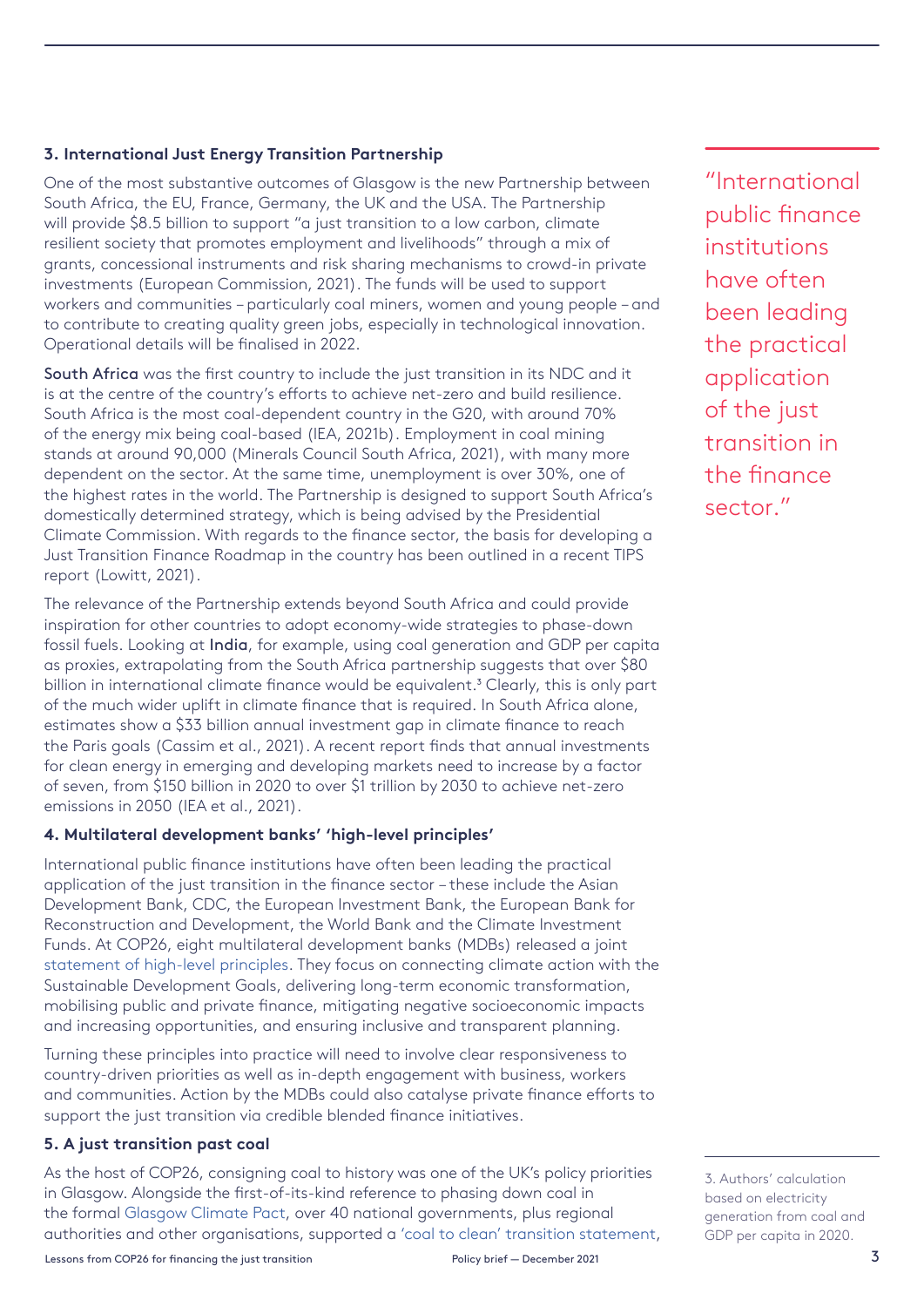prioritising the end of unabated coal in the 2030s in industrialised countries and in the 2040s in developing countries. A specific commitment was made to "provide a robust framework of financial, technical, and social support to affected workers, sectors and communities to make a just and inclusive transition away from unabated coal power in a way that benefits them, and expands access to clean energy for all".

The Climate Investment Funds (CIF) launched a [\\$2.5 billion investment programme](https://www.climateinvestmentfunds.org/news/cif-begins-historic-25b-coal-transition-pilot-four-developing-countries), too, designed to achieve a just transition from coal to clean energy in emerging economies. Pilots are set to kick off in India, Indonesia, the Philippines and South Africa. The role that private finance institutions can play in supporting a just transition from coal has also been profiled in an investor briefing from the Powering Past Coal Alliance and the LSE (Muller and Robins, 2021).

## **Finance, industry and business: further steps on the just transition**

A number of business, industry and finance sector initiatives were also announced at COP26, pointing to how voluntary action could make the just transition come to life in the real economy and the financial system.

#### **6. Glasgow Financial Alliance for Net Zero**

The [Glasgow Financial Alliance for Net Zero \(GFANZ\)](https://www.gfanzero.com/), launched in April 2021, has boosted the number of financial institutions with net-zero targets to more than 450, representing around 40% of global assets at \$130 trillion. Members of GFANZ have committed to net-zero financed emissions by 2050 at the latest, delivering their fair share of the 50% emissions cut by 2030 and drawing up detailed fiveyear reduction plans, reported on annually. In its progress report, GFANZ highlights the importance of including the just transition in both the real economy and the financial sector transition plans that now need to be designed and implemented (GFANZ, 2021). Banks, insurers, investors and other financial institutions will need to show how their climate action plans incorporate the interests of workers, communities and consumers.

#### **7. Just Transition Maritime Task Force**

The [Just Transition Maritime Task Force](https://www.ics-shipping.org/press-release/un-global-compact-and-shipping-industry-confirm-formation-of-people-centred-task-force-to-ensure-just-transition-to-net-zero/) launched at COP26 highlighted the potential for multi-stakeholder collaboration between industry, trade unions and others. The Task Force brings together the International Chamber of Shipping, representing shipowners, the International Transport Workers' Federation, representing seafarers and port workers, and the UN Global Compact, the world's largest corporate sustainability initiative. The International Labour Organization and the International Maritime Organization will also join the task force as formal partners.

The Task Force aims to support the decarbonisation of shipping while ensuring workers and communities are protected and have access to the opportunities created in the transition. Building the needed green skills and creating green and decent jobs will be key priorities. With changes to shipping having ramifications especially for labour in the Global South, emerging markets will be of particular relevance.

#### **8. Just Energy Transition framework**

For the first time a corporate sector actor has presented its own strategy for delivering a just transition. The Council for Inclusive Capitalism, with the Vatican and working with CEOs from ACEN, Anglo-American, BP, ENI, Reliance, Repsol and SSE, published a [Just Energy Transition framework](https://www.inclusivecapitalism.com/just-energy-transition-company-framework/). It contains four pillars: universal net-zero energy access, evolving the energy workforce, community resilience, and collaboration and transparency. The framework defines 20 'building blocks' for driving forward a just transition, applying case studies to illustrate best practice.

"The Glasgow Financial Alliance for Net Zero (GFANZ) has boosted the number of financial institutions with net-zero targets to more than 450, representing around 40% of global assets."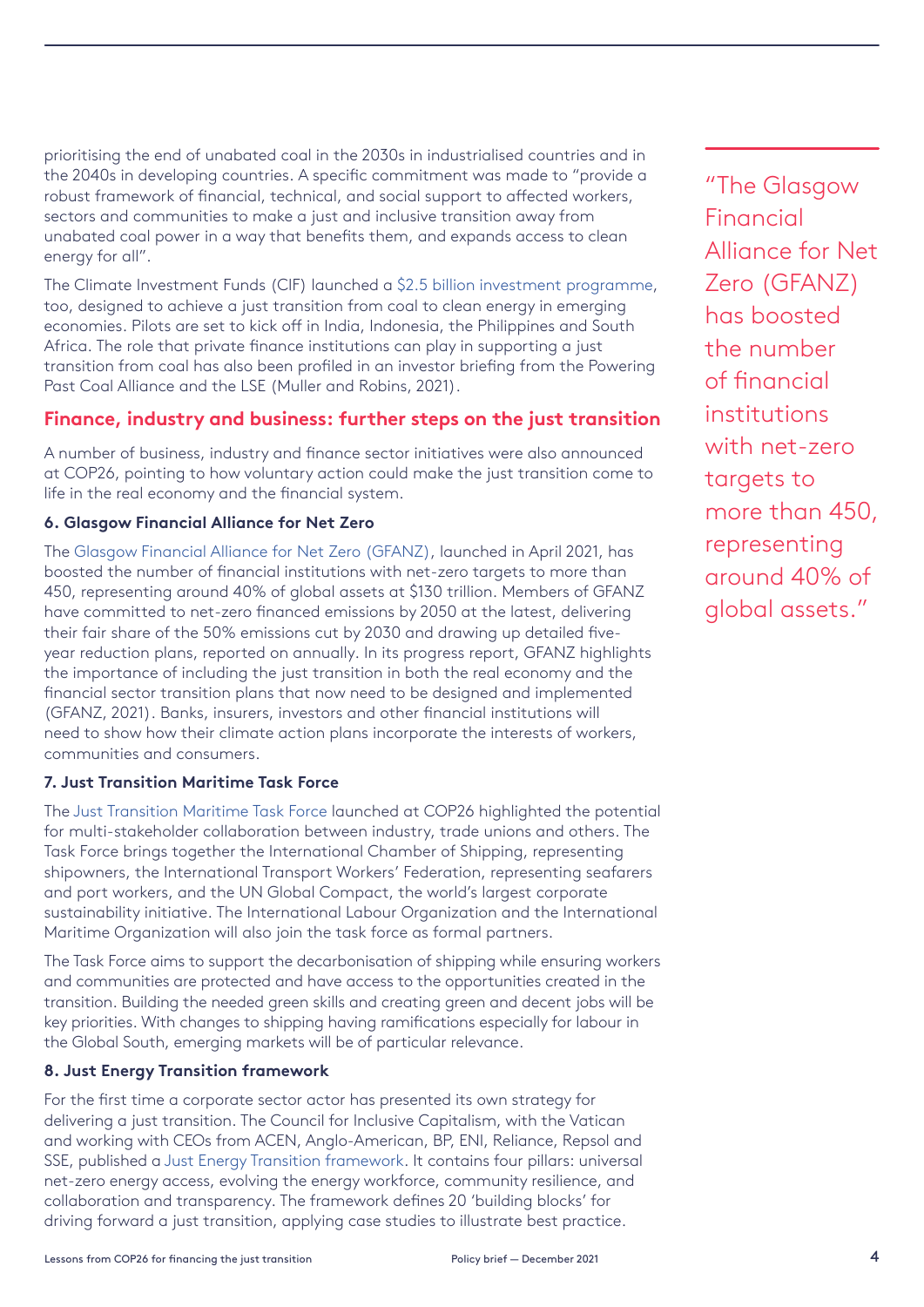#### **9. Just transition corporate benchmark assessments**

On the corporate accountability side, the World Benchmarking Alliance (WBA) has piloted this year the first [Just Transition Assessments](https://www.worldbenchmarkingalliance.org/research/2021-just-transition-assessment/) of corporate performance. The evaluation covers issues such as human rights, social dialogue, just transition planning, job creation, retaining and retraining, social protection, and policy advocacy. Looking at 100 oil and gas, 50 electric utility and 30 automotive manufacturing companies for its pilot, the WBA found that "the vast majority of high-emitting companies are failing to demonstrate efforts towards a just transition" (WBA, 2021). Only nine companies scored over 50% in the benchmark on their just transition performance. The WBA concludes that people most at risk are being left out of decisions that affect their future and argues that companies must commit to reskilling workers or risk a stranded workforce. The initial assessments also showed that businesses are still not using their influence to protect people, manage social impacts or advocate for a just transition and the WBA underlines that the just transition needs to be underpinned by companies' respect for human rights.

#### **10. The UK's Financing a Just Transition Alliance**

The UK's [Financing a Just Transition Alliance](https://www.lse.ac.uk/granthaminstitute/news/uk-finance-sector-sets-out-how-net-zero-can-deliver-social-progress-across-the-country/), convened by LSE, is the first country-level initiative focusing on the role that banks, investors and other financial institutions can play in delivering net-zero with positive social impact. At COP26, the Alliance presented its first-year findings of its collaboration with over 40 members from across the country (Robins et al., 2021). Key priorities include making the just transition a core part of financial sector climate action, using shareholder engagement to improve corporate practices, focusing on place-based investment strategies and encouraging government to introduce just transition policies in the real economy and financial system. The next phase of the Alliance will focus on turning increasing financial sector recognition into specific commitments and transactions.

## **Disappointing progress on climate justice**

These promising developments on the just transition at COP26 cannot hide the wider disappointments on the progress made on climate justice overall. Social equity was set to be a challenging topic for debate even before the summit began, with the globally uneven vaccine roll-out impacting emerging and developing countries.

COP26 ended with 90% of global greenhouse gas emissions being covered by longterm net-zero commitments. This kept the potential open for holding temperature rises to 1.5°C. But, in the words of COP26's President, Alok Sharma, "the pulse of 1.5 is weak", and Climate Action Tracker concluded that, "the vast majority of 2030 actions and targets are inconsistent with net zero goals" (Sharma 2021; Climate Action Tracker, 2021). The commitment by governments in the Glasgow Climate Pact to come to COP27 with upgraded NDCs for 2030 was a necessary recognition of the need to intensify action in the 2020s.

The failure of the industrialised countries to meet their longstanding commitment to provide \$100 billion in climate finance per year to developing countries was seen as a breach of faith at Glasgow. In the restrained diplomatic language of climate negotiations, the Glasgow Climate Pact noted this "with deep regret". Industrialised countries have now drawn up a [Delivery Plan](https://ukcop26.org/wp-content/uploads/2021/10/Climate-Finance-Delivery-Plan-1.pdf) to fulfil the pledge. Demonstrating in 2022 that this is being done will be important both to resourcing real-world investments in developing countries and to restoring trust in the climate negotiations at COP27 in Egypt (Bhattacharya and Stern, 2021). In the words of

# "The

commitment by governments to come to COP27 with upgraded NDCs for 2030 was a necessary recognition of the need to intensify action in the 2020s."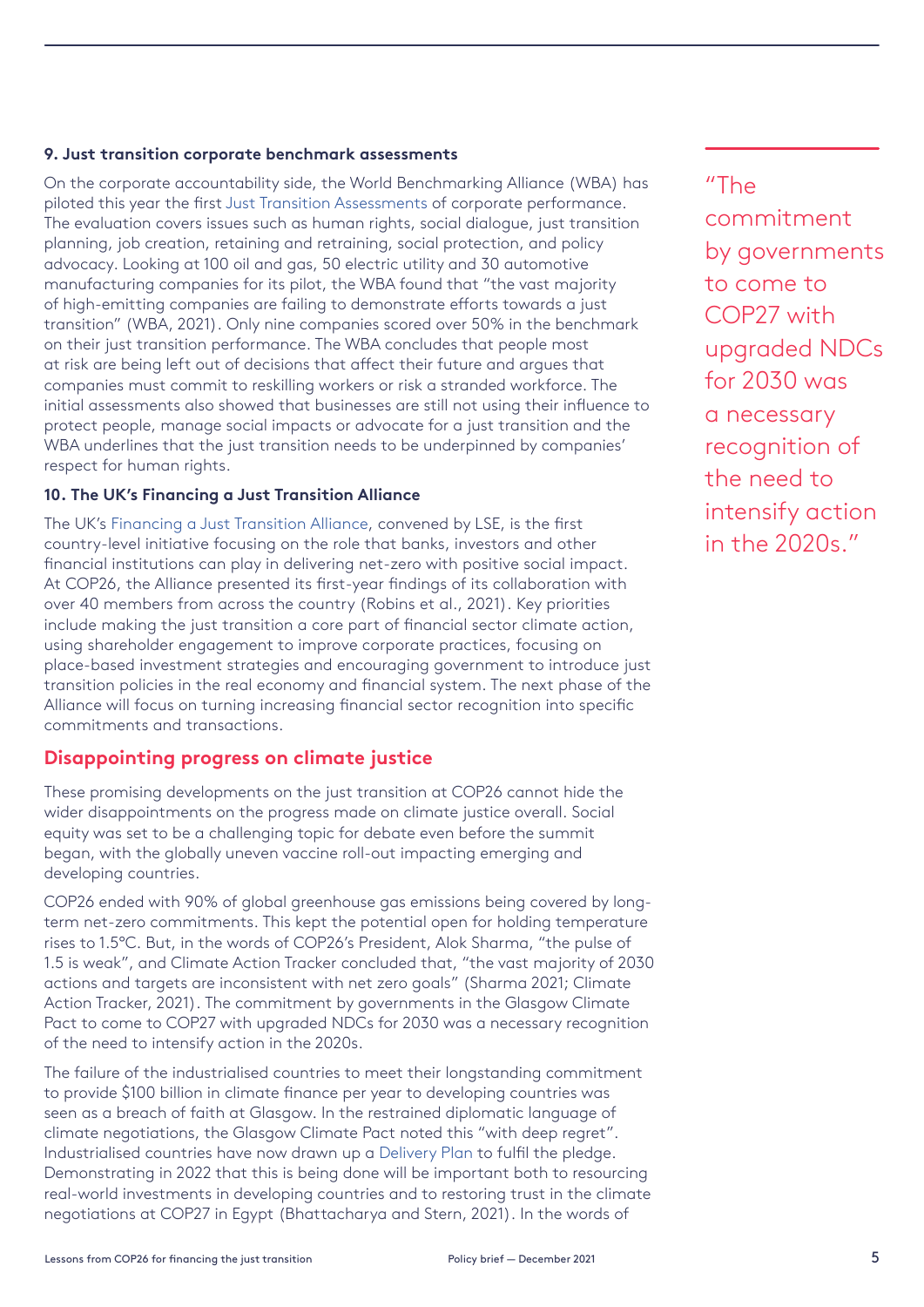Nick Stern, "Over the next 12 months there is critical and urgent work to be done to unleash key sources of finance: bilateral, multilateral, multilateral development banks, private sector, and innovative sources, including philanthropy, Special Drawing Rights from the International Monetary Fund, and voluntary carbon markets" (Stern, 2021).

## **Mixed progress on adaptation and loss and damage**

Advances were made on adaptation finance goals. In 2019, only a quarter of the \$80 billion in climate finance was allocated to adaptation (OECD, 2021). The target was set at COP26 for developed countries to double this funding to developing countries by 2025 (UNEP, 2021).

The outcomes on loss and damage, however, left much to be desired. With vulnerable countries already facing harm caused by climate change to society, the environment and the economy, finance for existing loss and damage is becoming an ever more relevant issue. As Mia Amor Mottley, the Prime Minister of Barbados, stated at the World Leaders Summit at COP26: "Failure to provide the needed climate finance to the countries most affected by the impacts of climate change is measured in lives and livelihoods being lost in our communities. It is immoral and unjust."

Scotland became the first industrialised country to commit support for loss and damage, with a symbolic £2 million. On the penultimate day of the summit, Scotland's First Minister Nicola Sturgeon argued that the industrialised world owed "a debt to developing and vulnerable countries", with a responsibility to provide finance "not as an act of charity but as an act of reparation". Developing countries had called for a dedicated finance facility for loss and damage. Instead, the dedicated Glasgow Dialogue on loss and damage will be established, to run from 2022–24.

## **Priorities for financing the just transition in 2022**

Two competing realities emerged at COP26 for a just transition to an inclusive, resilient and net-zero economy: while there were unprecedented signals of support, these were set against highly limited real-world action and continuing inabilities to deliver climate justice at a strategic level. The impacts of the 10 initiatives highlighted in this brief will be judged both by their translation into measurable action and by the demonstration effect they have on other countries, institutions and sectors.

There are five priorities for the financial system in the run-up to COP27, scheduled to be held in November 2022 in Sharm El-Sheikh:

1. Make the just transition integral to net-zero plans. GFANZ has highlighted that the just transition is best practice in the formulation of net-zero transition plans, for both real economy businesses and the finance sector. In 2022, financial institutions will need to set out how they intend to make this a reality in terms of overall strategy and as commitments across business lines and asset classes, dialogue with key stakeholders and commitments to accountability. Banks and investors also have an important role in ensuring that the companies they finance adopt credible transition plans integrating the just transition.

2. Focus on emerging and developing economies. The greatest investment needs for net-zero and climate resilience lie in the Global South. Yet real constraints exist in terms of access to and the cost of capital, as well as limited institutional capacity to realise a just transition. For private sector financial institutions, tackling this will

"With vulnerable countries already facing harm caused by climate change, finance for existing loss and damage is becoming an even more relevant issue."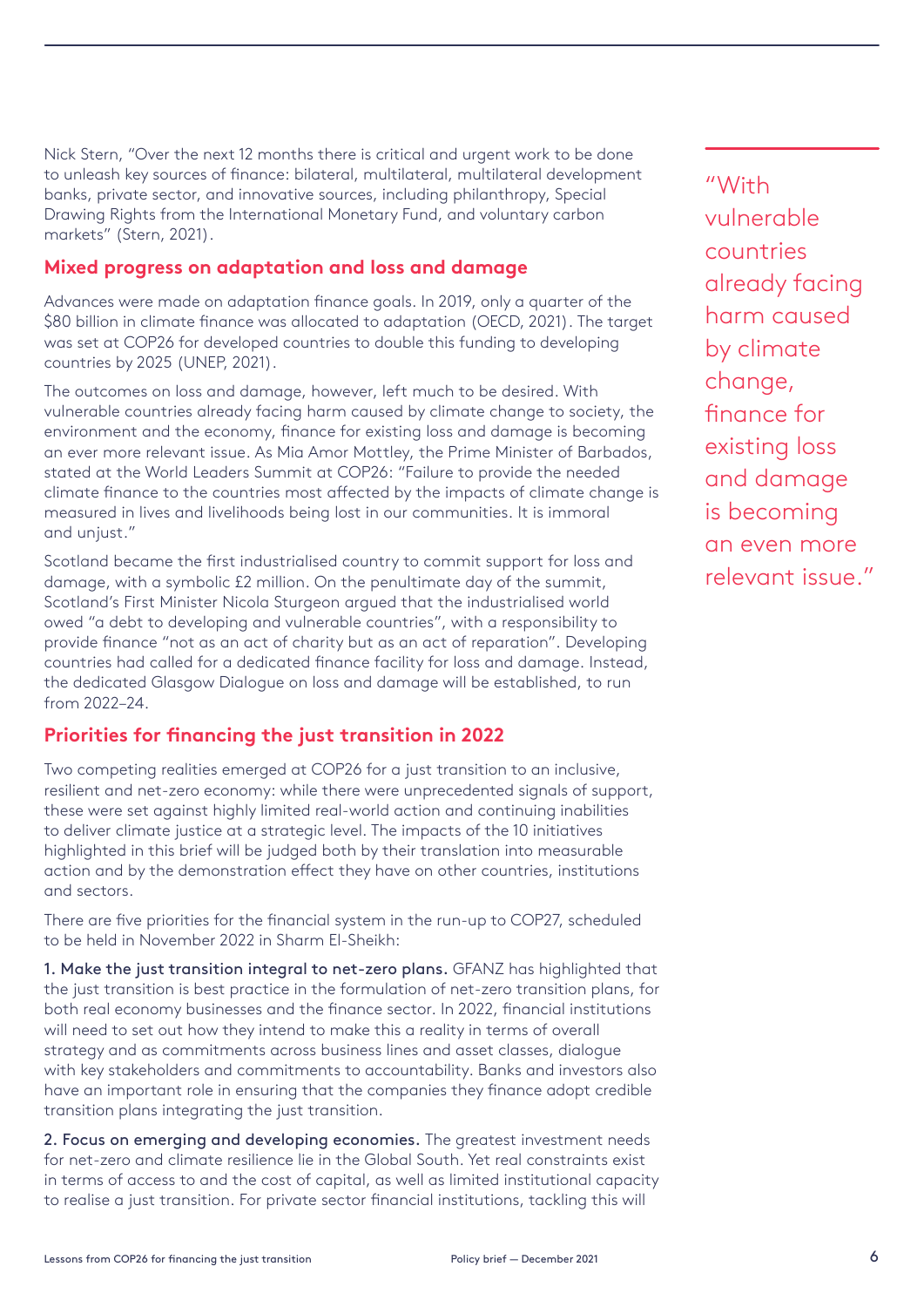mean understanding how the just transition can be realised in their portfolios across three dimensions: first, in the subsidiaries of developed world firms; second, in emerging market companies and assets; and third, in the supply chains connected to the Global South. Partnerships with development finance institutions will be particularly important to build strong policy foundations, develop innovative financial solutions and reduce financial risks. Before COP27, a concerted effort from the public and private sectors will be needed to mobilise the scale of investment required for a just transition in the developing world.

3. Deploy tailored financial instruments and mechanisms. Financial institutions will also need to translate the strategic imperative of the just transition into tailored instruments and mechanisms. For institutional investors, stepping up the pace with shareholder engagement is a key instrument, not least through the [Climate Action 100+](https://www.climateaction100.org/) collaboration. Given the early-stage nature of the corporate response, as highlighted by the World Benchmarking Alliance, now is the time to mainstream just transition engagement across all relevant sectors to drive real change in business practice.

Alongside, the just transition needs to be embedded into capital allocation decisions across all asset classes and banking transactions. Since COP26, further evidence has emerged on how this could be done in the banking sector (Clifford Chance et al., 2021) and as part of scaling up impact investment (Impact Task Force, 2021). In 2022, building an armada of credible and effective just transition mechanisms will be critical to demonstrate how finance can be reallocated at scale.

4. Support just transition policy and regulation. Governments have the primary responsibility to put in place the policy and financial frameworks to accelerate the just transition across macro-economic and fiscal strategy, industrial, sectoral and regional policies, employment and skills development, labour rights and social dialogue (ILO, 2015). In the years ahead, the just transition will need to be incorporated into both real economy policies across sectors and regions, and into financial policies and regulations. Financial sector institutions can support the development of these frameworks through their dialogue and advocacy with governments and other agencies.

Key action points for 2022 will be to include the just transition in new reporting frameworks for corporate net-zero plans (for example, as planned by the EU and the UK), and the roll-out of 'Green Plus' sovereign debt issuance, which explicitly targets social co-benefits as part of green spending (III and GRI, 2021).

5. Recognise the crucial role of dialogue and participation. An essential part of the just transition is for affected workers, communities and others to have a say in the decisions that impact them ('nothing about us, without us'). Social dialogue with workers and engagement with local communities have to be integral to government, corporate and financial decision-making. Of course, countries have very different traditions and models for participation in the workplace, in localities and at the national level. But developing replicable models for worker and community participation, and working to apply them, is a critical next step.

Financial institutions, such as banks and investors, can themselves reach out to trade unions and community organisations, to ensure their voice is reflected in just transition efforts. The quality of the social participation in company just transition plans can also become a key quality indicator in assessment exercises. Finally, financial institutions can also support and feed into broad-based initiatives, such as Just Transition Commissions, which can make sure that climate action is peoplecentred and inclusive.

"The just transition needs to be embedded into capital allocation decisions across all asset classes and banking transactions."